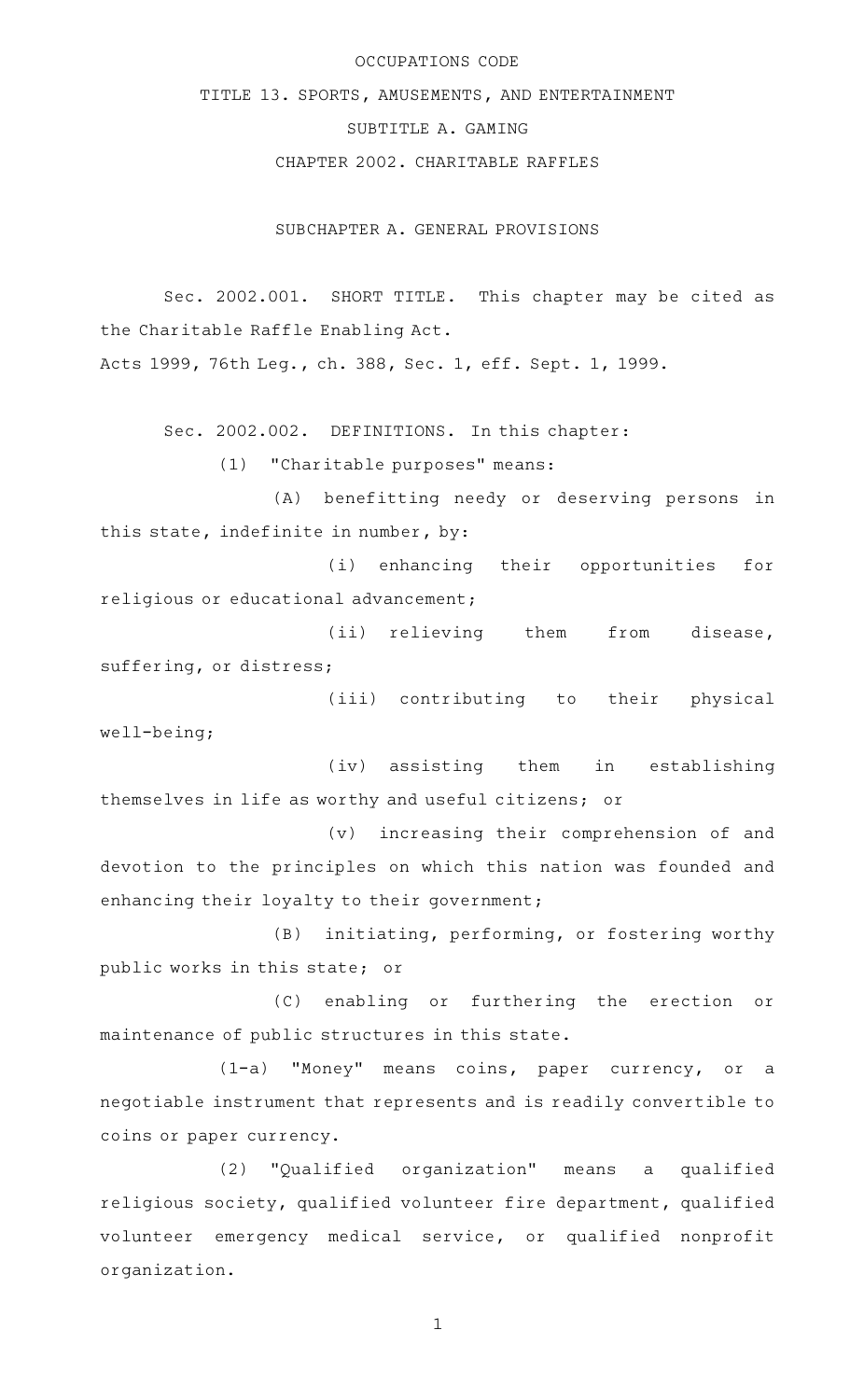(3) "Qualified religious society" means a church, synagogue, or other organization or association organized primarily for religious purposes that:

(A) has been in existence in this state for at least 10 years; and

(B) does not distribute any of its income to its members, officers, or governing body, other than as reasonable compensation for services or for reimbursement of expenses.

(4) "Qualified volunteer emergency medical service" means an association that:

(A) is organized primarily to provide and actively provides emergency medical, rescue, or ambulance services;

(B) does not pay its members compensation other than nominal compensation; and

(C) does not distribute any of its income to its members, officers, or governing body other than for reimbursement of expenses.

(5) "Qualified volunteer fire department" means an association that:

 $(A)$  operates fire-fighting equipment;

(B) is organized primarily to provide and actively provides fire-fighting services;

(C) does not pay its members compensation other than nominal compensation; and

(D) does not distribute any of its income to its members, officers, or governing body, other than for reimbursement of expenses.

(6) "Raffle" means the award of one or more prizes by chance at a single occasion among a single pool or group of persons who have paid or promised a thing of value for a ticket that represents a chance to win a prize.

(7) "Reverse raffle" means a raffle in which the last ticket or tickets drawn are considered the winning tickets. Acts 1999, 76th Leg., ch. 388, Sec. 1, eff. Sept. 1, 1999. Amended by:

Acts 2005, 79th Leg., Ch. 929 (H.B. [541\)](http://www.legis.state.tx.us/tlodocs/79R/billtext/html/HB00541F.HTM), Sec. 1, eff. June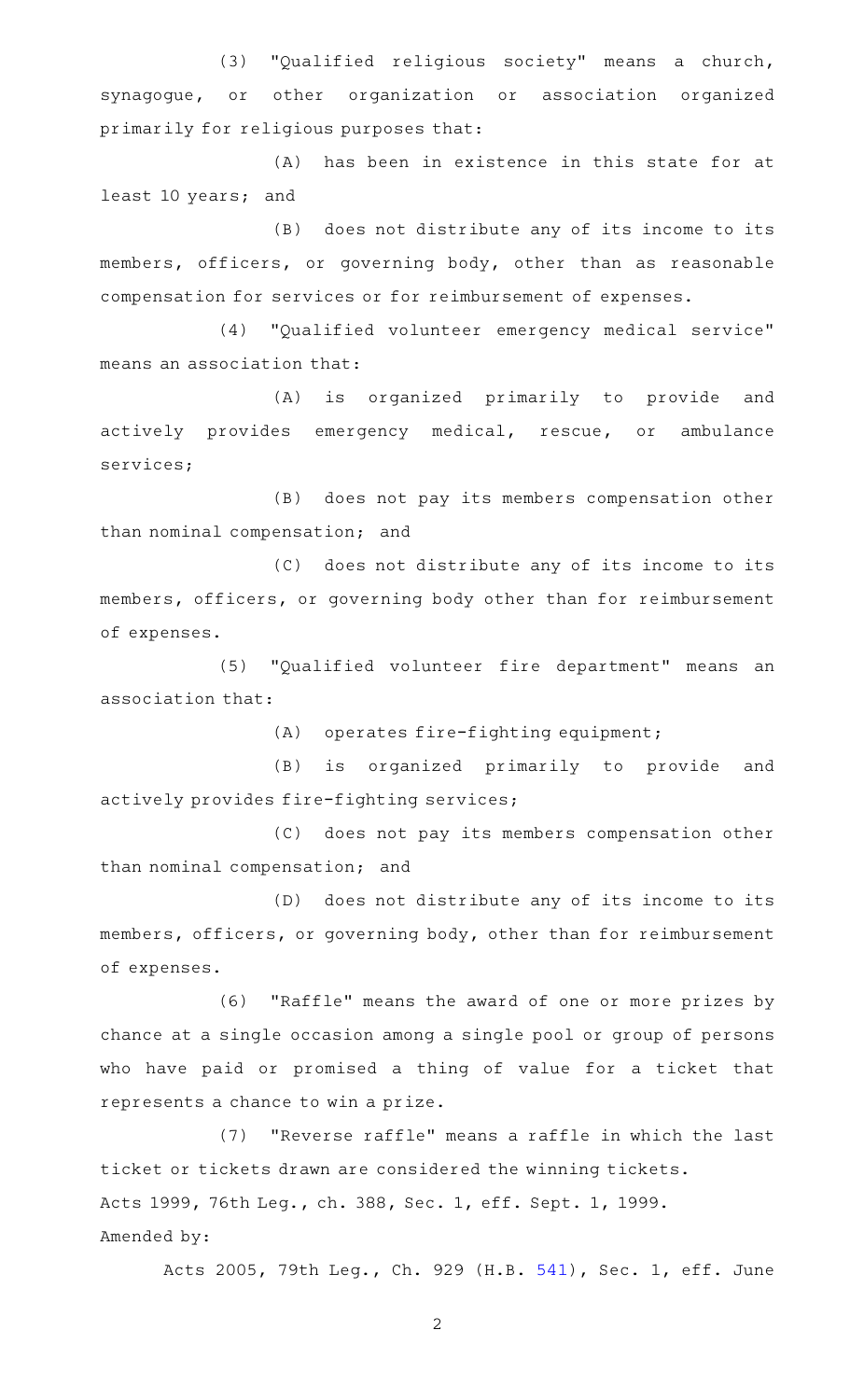18, 2005.

Acts 2005, 79th Leg., Ch. 1006 (H.B. [659](http://www.legis.state.tx.us/tlodocs/79R/billtext/html/HB00659F.HTM)), Sec. 1, eff. September 1, 2005.

Sec. 2002.003. QUALIFIED NONPROFIT ORGANIZATION. (a) An organization incorporated or holding a certificate of authority under the Texas Non-Profit Corporation Act (Article 1396-1.01 et seq., Vernon 's Texas Civil Statutes) is a qualified nonprofit organization for the purposes of this chapter if the organization:

(1) does not distribute any of its income to its members, officers, or governing body, other than as reasonable compensation for services;

 $(2)$  has existed for the three preceding years;

(3) does not devote a substantial part of its activities to attempting to influence legislation and does not participate or intervene in any political campaign on behalf of any candidate for public office in any manner, including by publishing or distributing statements or making campaign contributions;

(4) qualifies for and has obtained an exemption from federal income tax from the Internal Revenue Service under Section 501(c), Internal Revenue Code of 1986; and

 $(5)$  does not have or recognize any local chapter, affiliate, unit, or subsidiary organization in this state.

(b) An organization that is formally recognized as and that operates as a local chapter, affiliate, unit, or subsidiary organization of a parent organization incorporated or holding a certificate of authority under the Texas Non-Profit Corporation Act (Article 1396-1.01 et seq., Vernon 's Texas Civil Statutes) is a qualified nonprofit organization if:

(1) neither the local organization nor the parent organization distributes any of its income to its members, officers, or governing body, other than as reasonable compensation for services;

 $(2)$  the local organization has existed for the three preceding years and during those years has been formally recognized as a local chapter, affiliate, unit, or subsidiary organization of the parent organization;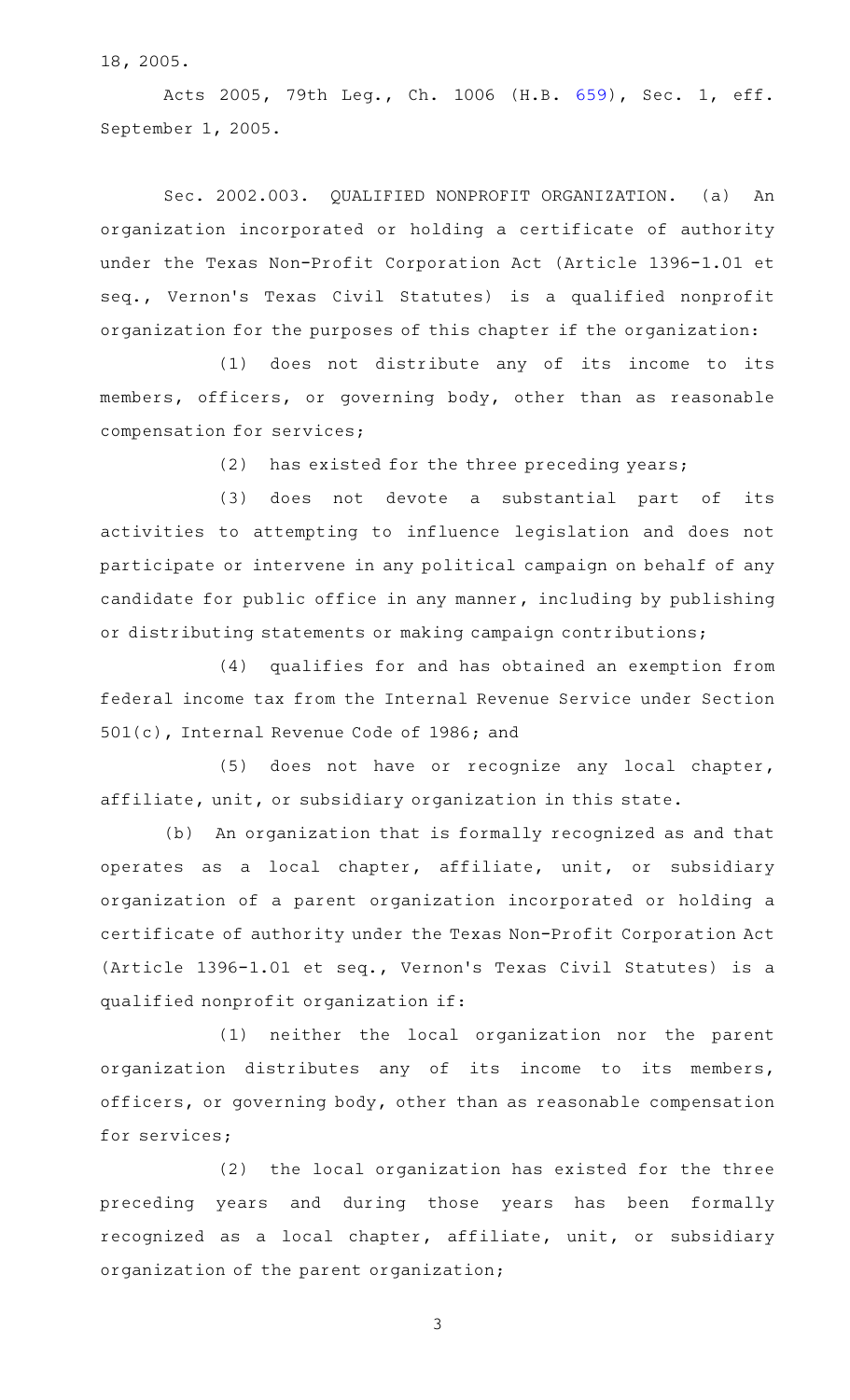(3) neither the local organization nor the parent organization:

(A) devotes a substantial part of its activities to attempting to influence legislation; or

(B) participates or intervenes in any political campaign on behalf of any candidate for public office in any manner, including by publishing or distributing statements or making campaign contributions; and

(4) either the local organization or the parent organization qualifies for and has obtained an exemption from federal income tax from the Internal Revenue Service under Section 501(c), Internal Revenue Code of 1986.

(b-1) An organization that is formally recognized as and that operates as a local chapter, affiliate, unit, or subordinate lodge of a grand lodge or other institution or order incorporated under Title 32, Revised Statutes, as authorized by Article 1399, Revised Statutes, is a qualified nonprofit organization if:

(1) neither the local organization nor the incorporated grand lodge or other institution or order distributes any of its income to its members, officers, or governing body, other than as reasonable compensation for services;

(2) the local organization has existed for the three preceding years and during those years:

(A) has had a governing body or officers elected by a vote of its members or by a vote of delegates elected by its members; or

(B) has been formally recognized as a local chapter, affiliate, unit, or subordinate lodge of the grand lodge or other institution or order;

(3) neither the local organization nor the incorporated grand lodge or other institution or order:

(A) devotes a substantial part of its activities to attempting to influence legislation; or

(B) participates or intervenes in any political campaign on behalf of any candidate for public office in any manner, including by publishing or distributing statements or making campaign contributions; and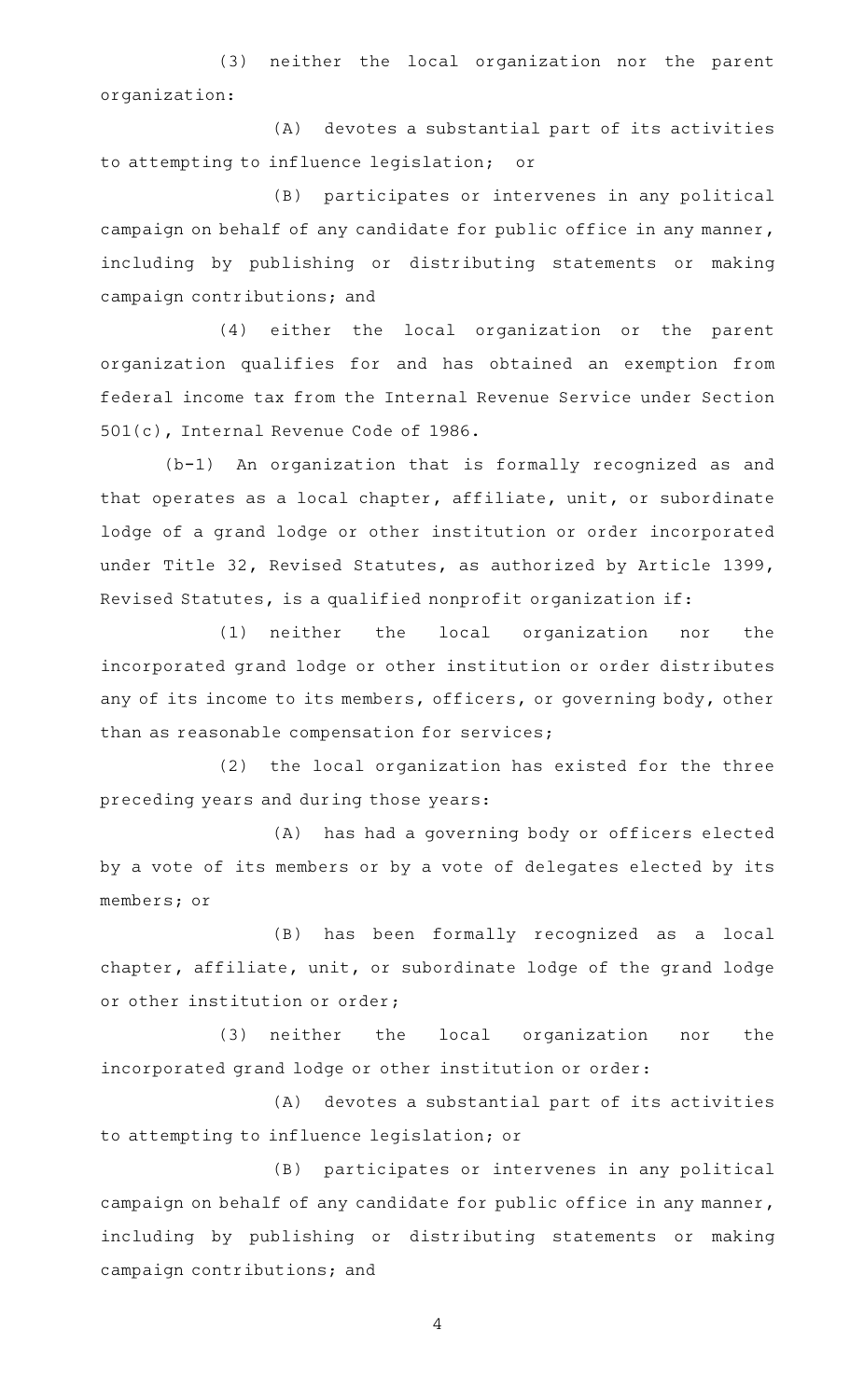(4) either the local organization or the incorporated grand lodge or other institution or order qualifies for and has obtained an exemption from federal income tax from the Internal Revenue Service under Section 501(c), Internal Revenue Code of 1986, or other applicable provision.

(c) An unincorporated organization, association, or society is a qualified nonprofit organization if it:

(1) does not distribute any of its income to its members, officers, or governing body, other than as reasonable compensation for services;

(2) for the three preceding years has been affiliated with a state or national organization organized to perform the same purposes as the unincorporated organization, association, or society;

(3) does not devote a substantial part of its activities to attempting to influence legislation and does not participate or intervene in any political campaign on behalf of any candidate for public office in any manner, including by publishing or distributing statements or making campaign contributions; and

(4) qualifies for and has obtained an exemption from federal income tax from the Internal Revenue Service under Section 501(c), Internal Revenue Code of 1986.

(d) An organization, association, or society is considered to devote a substantial part of its activities to attempting to influence legislation for purposes of this section if, in any 12-month period in the preceding three years, more than 10 percent of the organization 's expenditures were made to influence legislation.

(e) A nonprofit wildlife conservation association and its local chapters, affiliates, wildlife cooperatives, or units are qualified nonprofit organizations under this chapter if the parent association meets the eligibility criteria under this section other than the requirement prescribed by Subsection (a)(3), (b)(3),  $(b-1)(3)$ , or  $(c)(3)$ , as applicable. An association or a local chapter, affiliate, wildlife cooperative, or unit that is eligible under this subsection may not use any proceeds from a raffle conducted under this chapter to attempt to influence legislation or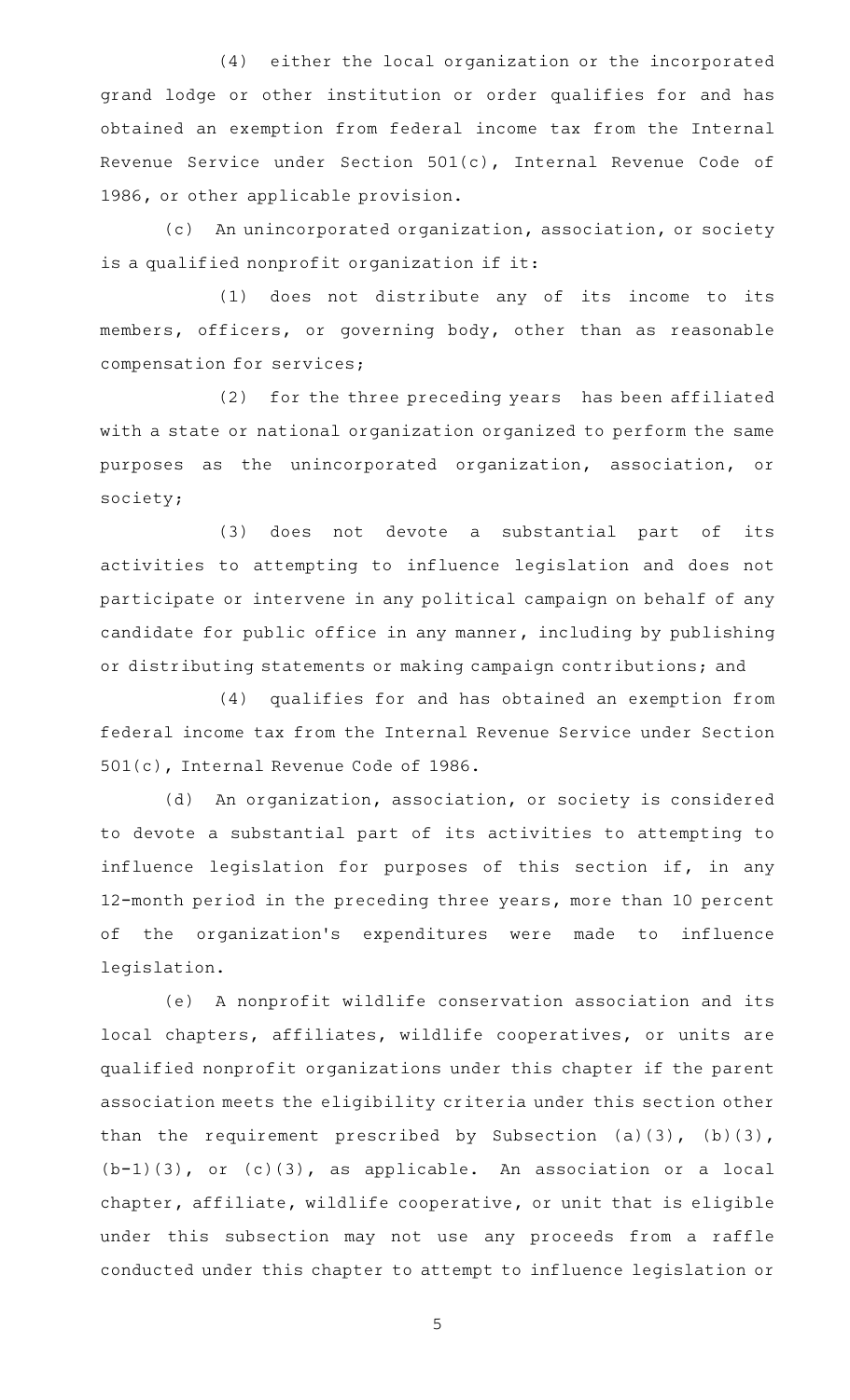participate or intervene in a political campaign on behalf of a candidate for public office in any manner, including by publishing or distributing a statement or making a campaign contribution. For purposes of this section, a nonprofit wildlife conservation association includes an association that supports wildlife, fish, or fowl.

Acts 1999, 76th Leg., ch. 388, Sec. 1, eff. Sept. 1, 1999. Amended by:

Acts 2005, 79th Leg., Ch. 34 (S.B. [766](http://www.legis.state.tx.us/tlodocs/79R/billtext/html/SB00766F.HTM)), Sec. 1, eff. May 9, 2005.

Acts 2005, 79th Leg., Ch. 929 (H.B. [541\)](http://www.legis.state.tx.us/tlodocs/79R/billtext/html/HB00541F.HTM), Sec. 2, eff. June 18, 2005.

Acts 2009, 81st Leg., R.S., Ch. 936 (H.B. [3113](http://www.legis.state.tx.us/tlodocs/81R/billtext/html/HB03113F.HTM)), Sec. 1, eff. June 19, 2009.

Acts 2021, 87th Leg., R.S., Ch. 706 (H.B. [2757](http://www.legis.state.tx.us/tlodocs/87R/billtext/html/HB02757F.HTM)), Sec. 1, eff. June 15, 2021.

Sec. 2002.004. IMPUTED ACTIONS OF ORGANIZATION. For purposes of this chapter, an organization performs an act if a member, officer, or agent of the organization performs the act with the consent or authorization of the organization.

Acts 1999, 76th Leg., ch. 388, Sec. 1, eff. Sept. 1, 1999.

Sec. 2002.005. APPLICABILITY. This chapter does not apply to a savings promotion raffle authorized under Chapter [280](http://www.statutes.legis.state.tx.us/GetStatute.aspx?Code=FI&Value=280), Finance Code.

Added by Acts 2017, 85th Leg., R.S., Ch. 978 (H.B. [471](http://www.legis.state.tx.us/tlodocs/85R/billtext/html/HB00471F.HTM)), Sec. 4, eff. November 7, 2017.

## SUBCHAPTER B. OPERATION OF RAFFLE

Sec. 2002.051. RAFFLE AUTHORIZED. A qualified organization may conduct a raffle subject to the conditions imposed by this subchapter.

Acts 1999, 76th Leg., ch. 388, Sec. 1, eff. Sept. 1, 1999.

Sec. 2002.052. TIME AND FREQUENCY RESTRICTIONS. (a) In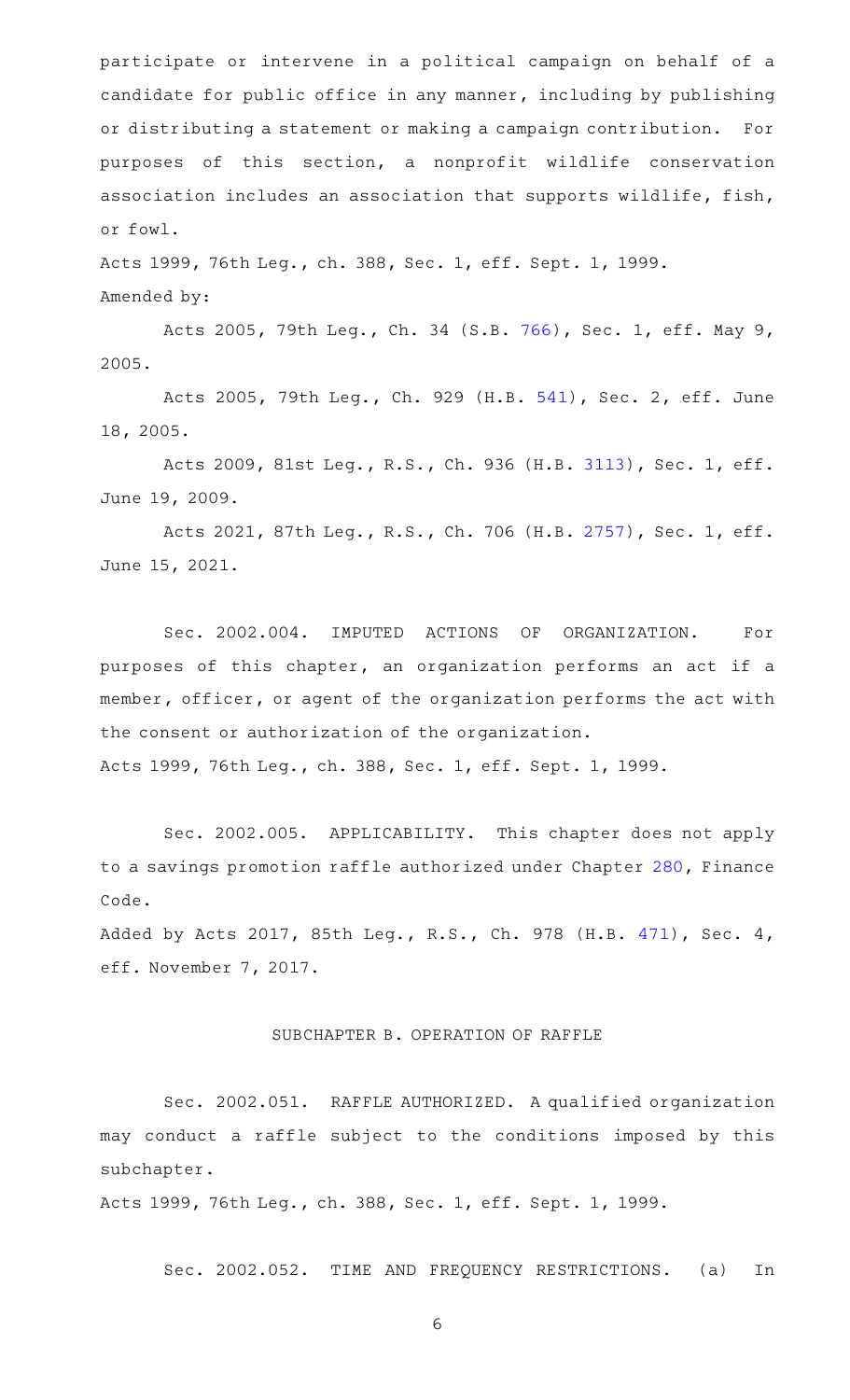this section, "calendar year" means a period beginning January 1 and ending on the succeeding December 31.

(b) A raffle is not authorized by this chapter if the organization awards prizes in the raffle in a calendar year in which the organization has previously awarded prizes in four other raffles. For purposes of this subsection, a raffle conducted in a preceding calendar year for which a prize or prizes are awarded on a later date set in accordance with Subsection (e) that occurs in a subsequent calendar year is not included in the number of raffles for which prizes are awarded by the organization in that subsequent calendar year.

(c) Repealed by Acts 2021, 87th Leg., R.S., Ch. 706 (H.B. [2757](http://www.legis.state.tx.us/tlodocs/87R/billtext/html/HB02757F.HTM)), Sec. 4, eff. June 15, 2021.

(d) Before selling or offering to sell tickets for a raffle, a qualified organization shall set a date on which the organization will award the prize or prizes in a raffle. The organization must award the prize or prizes on that date unless the organization becomes unable to award the prize or prizes on that date.

(e) A qualified organization that is unable to award a prize or prizes on the date set under Subsection (d) may set another date not later than 30 days from the date originally set on which the organization will award the prize or prizes.

(f) If the prize or prizes are not awarded within the 30 days as required by Subsection (e), the organization must refund or offer to refund the amount paid by each person who purchased a ticket for the raffle.

Acts 1999, 76th Leg., ch. 388, Sec. 1, eff. Sept. 1, 1999. Amended by Acts 2003, 78th Leg., ch. 597, Sec. 1, eff. Sept. 1, 2003. Amended by:

Acts 2021, 87th Leg., R.S., Ch. 706 (H.B. [2757](http://www.legis.state.tx.us/tlodocs/87R/billtext/html/HB02757F.HTM)), Sec. 2, eff. June 15, 2021.

Acts 2021, 87th Leg., R.S., Ch. 706 (H.B. [2757](http://www.legis.state.tx.us/tlodocs/87R/billtext/html/HB02757F.HTM)), Sec. 4, eff. June 15, 2021.

Sec. 2002.053. USE OF RAFFLE PROCEEDS. All proceeds from the sale of tickets for a raffle must be spent for the charitable purposes of the qualified organization.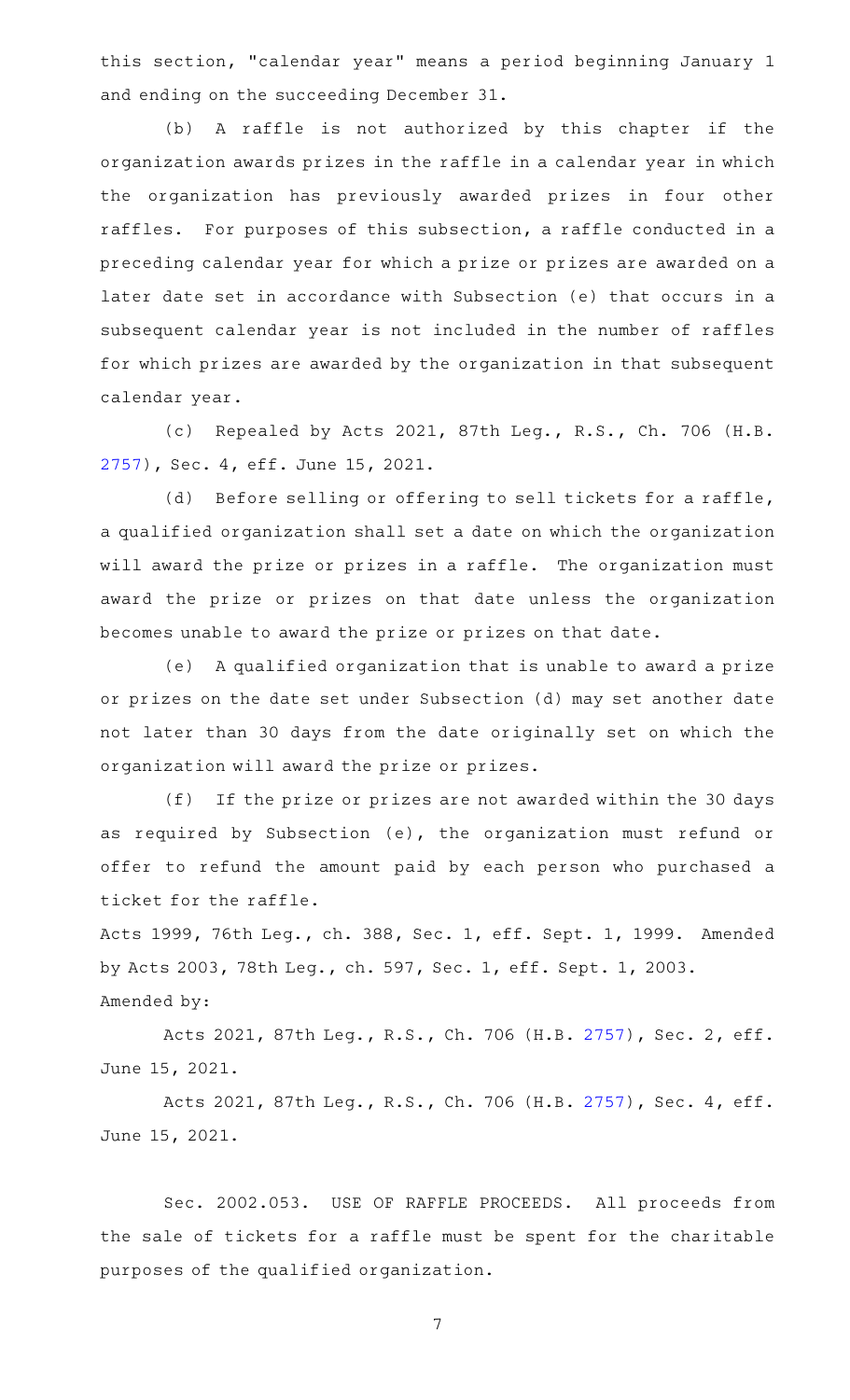Acts 1999, 76th Leg., ch. 388, Sec. 1, eff. Sept. 1, 1999. Amended by:

Acts 2005, 79th Leg., Ch. 929 (H.B. [541\)](http://www.legis.state.tx.us/tlodocs/79R/billtext/html/HB00541F.HTM), Sec. 3, eff. June 18, 2005.

Sec. 2002.054. RESTRICTIONS ON RAFFLE PROMOTION AND TICKET SALES. (a) The organization may not:

(1) directly or indirectly, by the use of paid advertising, promote a raffle through a medium of mass communication, including television, radio, or newspaper;

(2) promote or advertise a raffle statewide, other than on the organization's Internet website or through a publication or solicitation, including a newsletter, social media, or electronic mail, provided only to previously identified supporters of the organization; or

(3) sell or offer to sell tickets for a raffle statewide.

(b) Except as provided by this subsection, the organization may not compensate a person directly or indirectly for organizing or conducting a raffle or for selling or offering to sell tickets to a raffle. A member of the organization who is employed by the organization may organize and conduct a raffle, but the member 's work organizing or conducting a raffle may not be more than a de minimis portion of the member 's employment with the organization.

(c) Except as provided by Section [2002.0541](http://www.statutes.legis.state.tx.us/GetStatute.aspx?Code=OC&Value=2002.0541), the organization may not permit a person who is not authorized by the organization to sell or offer to sell raffle tickets. Acts 1999, 76th Leg., ch. 388, Sec. 1, eff. Sept. 1, 1999.

Amended by:

Acts 2005, 79th Leg., Ch. 929 (H.B. [541\)](http://www.legis.state.tx.us/tlodocs/79R/billtext/html/HB00541F.HTM), Sec. 4, eff. June 18, 2005.

Acts 2005, 79th Leg., Ch. 1006 (H.B. [659](http://www.legis.state.tx.us/tlodocs/79R/billtext/html/HB00659F.HTM)), Sec. 2, eff. September 1, 2005.

Acts 2007, 80th Leg., R.S., Ch. 921 (H.B. [3167\)](http://www.legis.state.tx.us/tlodocs/80R/billtext/html/HB03167F.HTM), Sec. 12.003, eff. September 1, 2007.

Acts 2011, 82nd Leg., R.S., Ch. 124 (H.B. [457](http://www.legis.state.tx.us/tlodocs/82R/billtext/html/HB00457F.HTM)), Sec. 1, eff. May 27, 2011.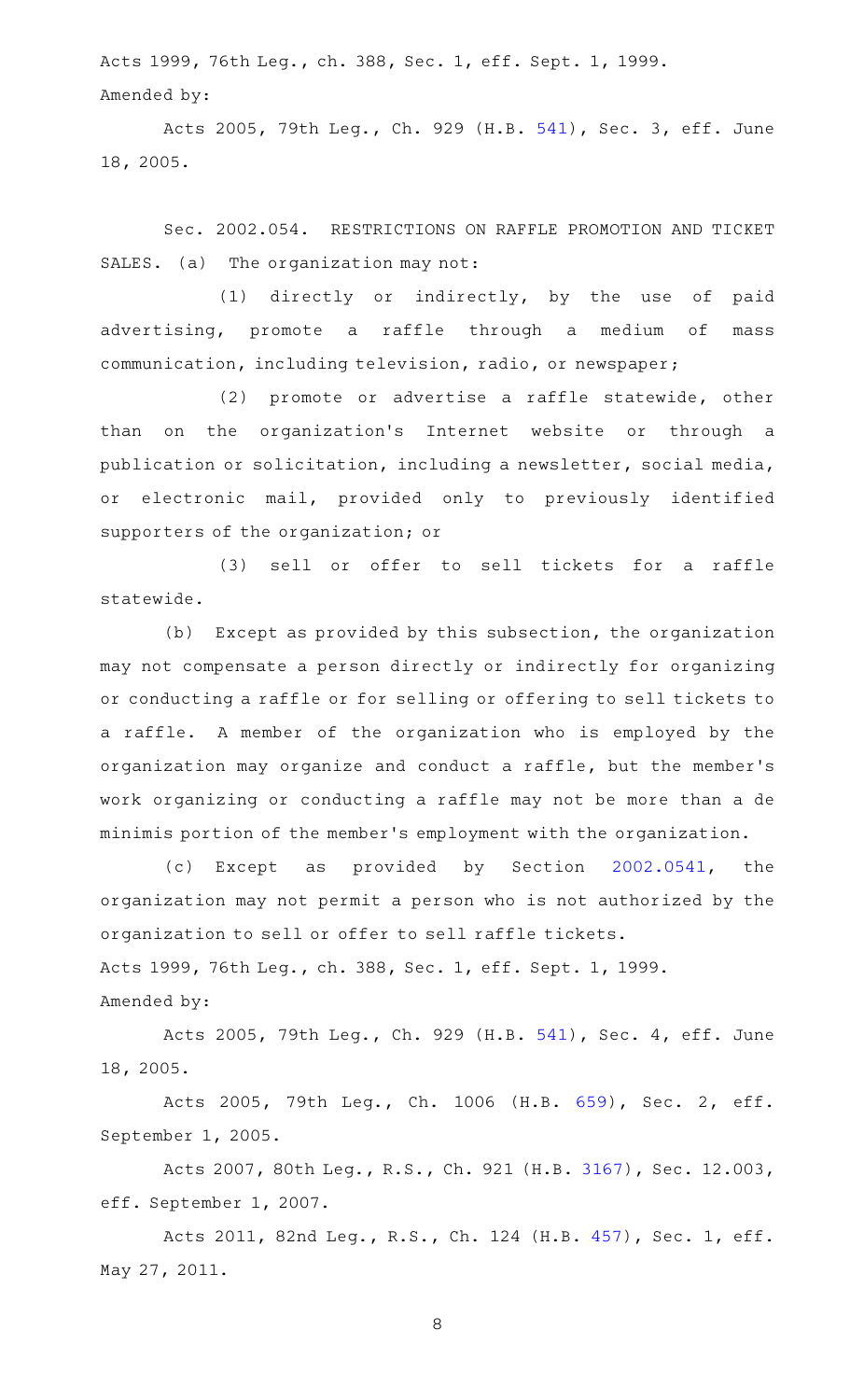Sec. 2002.0541. REVERSE RAFFLE. (a) A qualified organization may conduct a reverse raffle as provided by this section.

(b) Notwithstanding Section [2002.056](http://www.statutes.legis.state.tx.us/GetStatute.aspx?Code=OC&Value=2002.056)(a), a refund of the purchase price of a ticket may be awarded as a raffle prize in a reverse raffle.

(c) Notwithstanding Section [2002.055\(](http://www.statutes.legis.state.tx.us/GetStatute.aspx?Code=OC&Value=2002.055)3), after the drawing of tickets in a reverse raffle has begun, the qualified organization conducting the raffle may auction off additional tickets to persons who are present at the drawing for a price other than the price printed on the ticket.

(d) After the drawing of tickets in a reverse raffle has begun, the qualified organization may permit a ticket holder present at the drawing to resell the ticket to another person present at the drawing for an amount greater than the original purchase price of the ticket. The sale must be made through a designated representative of the organization, and not less than 10 percent of the sale proceeds must be retained by the organization.

(e) Notwithstanding Section  $2002.055(3)$  $2002.055(3)$ , after the drawing of tickets in a reverse raffle has begun, the qualified organization may permit the holder of a previously drawn ticket:

(1) to purchase additional chances for the ticket to be selected to win a prize; or

 $(2)$  to purchase additional tickets for the raffle.

(f) Only the portion of the proceeds from the resale of a ticket under Subsection (d) retained by the organization are subject to Section [2002.053](http://www.statutes.legis.state.tx.us/GetStatute.aspx?Code=OC&Value=2002.053). All proceeds from the sale of additional chances for a ticket under Subsection (e) are considered to be proceeds from the sale of the ticket for purposes of Section [2002.053](http://www.statutes.legis.state.tx.us/GetStatute.aspx?Code=OC&Value=2002.053).

Added by Acts 2005, 79th Leg., Ch. 1006 (H.B. [659](http://www.legis.state.tx.us/tlodocs/79R/billtext/html/HB00659F.HTM)), Sec. 3, eff. September 1, 2005.

Sec. 2002.055. TICKET DISCLOSURES. The following information must be printed on each raffle ticket sold or offered for sale: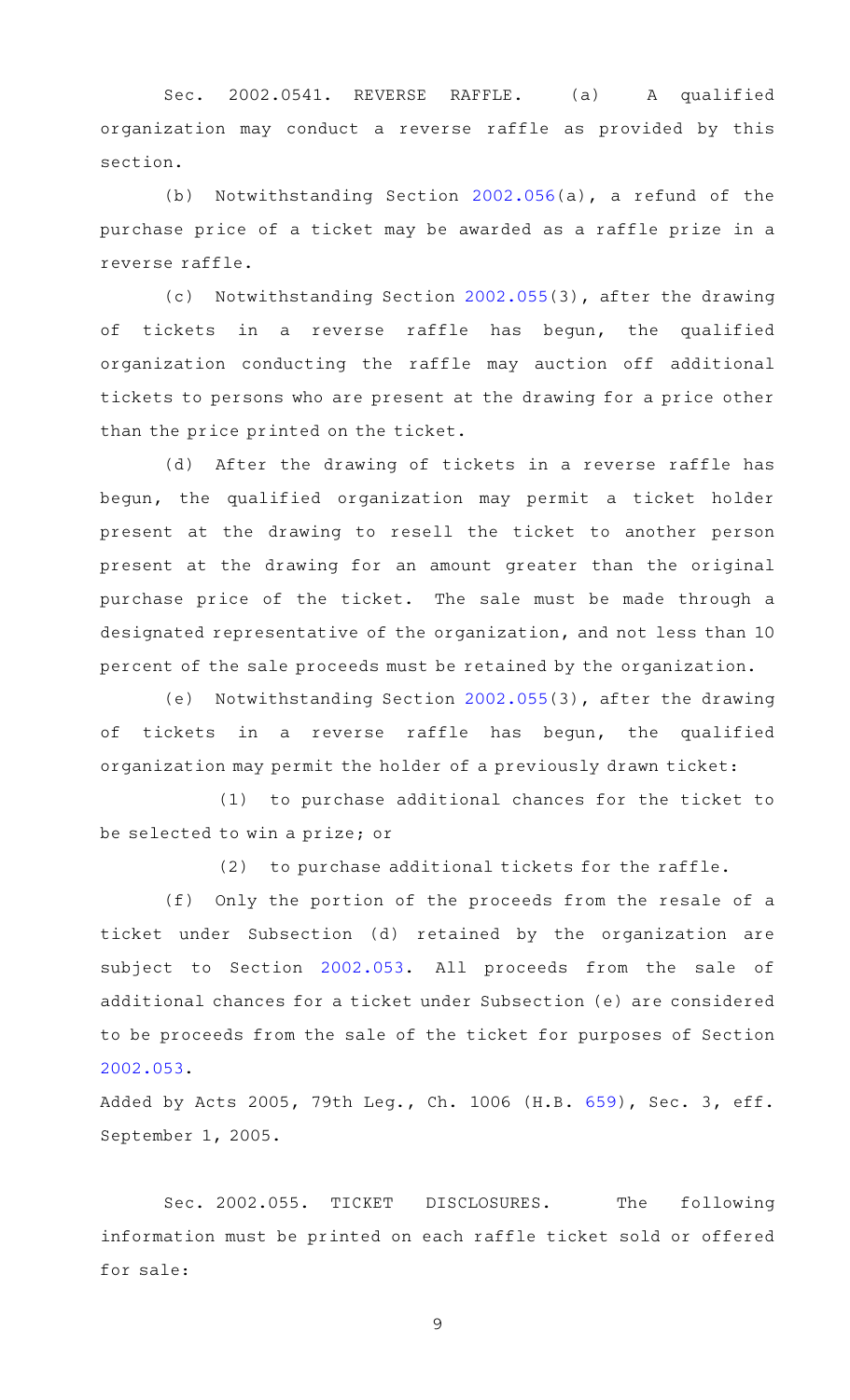(1) the name of the organization conducting the raffle;

(2) the address of the organization or of a named officer of the organization;

 $(3)$  the ticket price;

(4) a general description of each prize having a value of more than \$10 to be awarded in the raffle; and

(5) the date on which the raffle prize or prizes will be awarded.

Acts 1999, 76th Leg., ch. 388, Sec. 1, eff. Sept. 1, 1999. Amended by Acts 2003, 78th Leg., ch. 597, Sec. 2, eff. Sept. 1, 2003.

Sec. 2002.056. RESTRICTIONS ON PRIZES. (a) A prize offered or awarded at a raffle may not be money.

(b) Except as provided by Subsections  $(b-1)$  and  $(c)$ , the value of a prize offered or awarded at a raffle that is purchased by the organization or for which the organization provides any consideration may not exceed \$75,000.

 $(b-1)$  The value of a residential dwelling offered or awarded as a prize at a raffle that is purchased by the organization or for which the organization provides any consideration may not exceed \$250,000.

(c) A raffle prize may consist of one or more tickets in the state lottery authorized by Chapter [466](http://www.statutes.legis.state.tx.us/GetStatute.aspx?Code=GV&Value=466), Government Code, with a face value of \$75,000 or less, without regard to whether a prize in the lottery game to which the ticket or tickets relate exceeds \$75,000.

(d) A raffle is not authorized by this chapter unless the organization:

 $(1)$  has the prize to be offered in the raffle in its possession or ownership; or

(2) posts bond with the county clerk of the county in which the raffle is to be held for the full amount of the money value of the prize.

Acts 1999, 76th Leg., ch. 388, Sec. 1, eff. Sept. 1, 1999. Amended by:

Acts 2005, 79th Leg., Ch. 929 (H.B. [541\)](http://www.legis.state.tx.us/tlodocs/79R/billtext/html/HB00541F.HTM), Sec. 5, eff. June